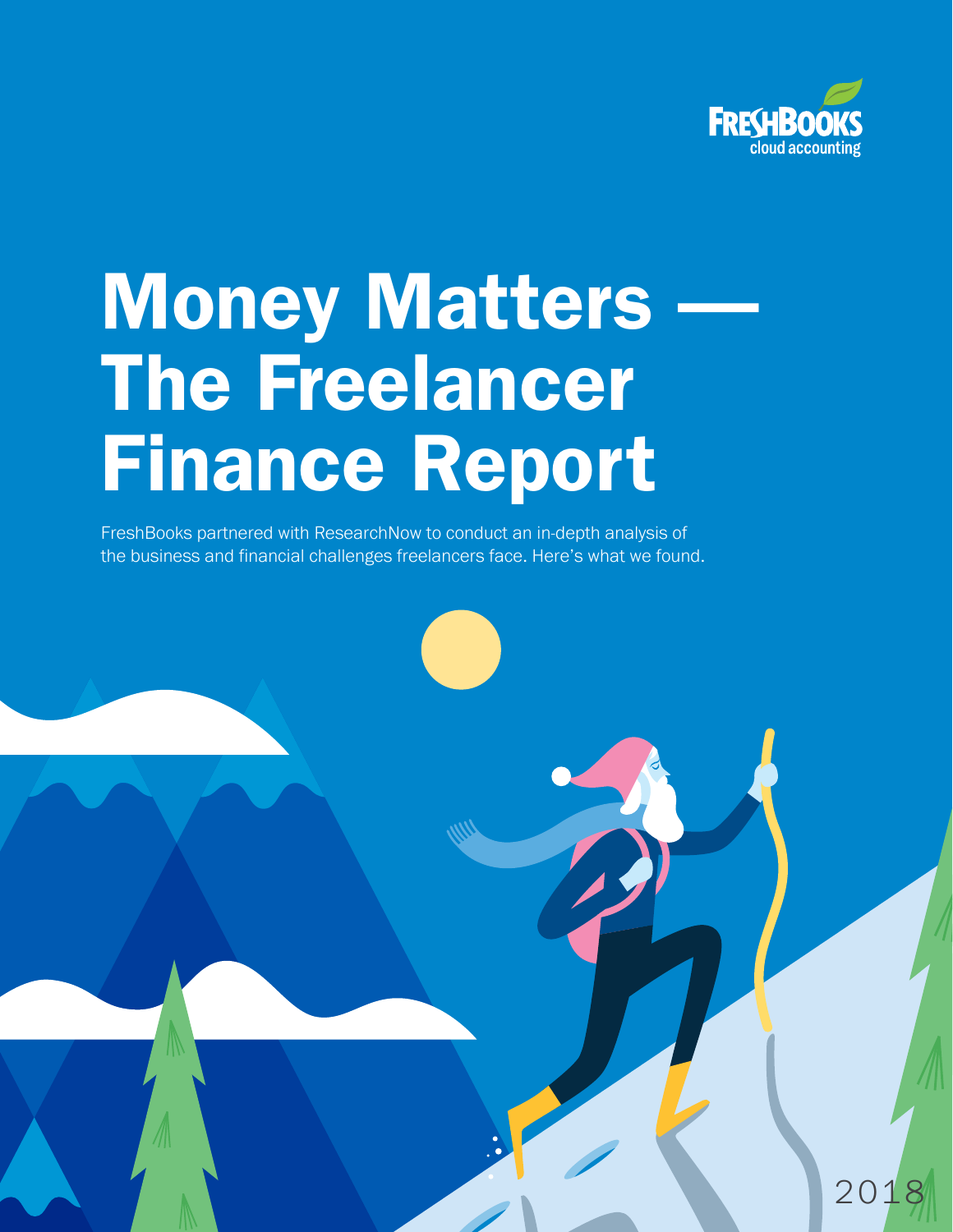#### A note from the report author, Carly Moulton:

If you talk to freelancers, the first thing they'll tell you is that uncertainty is a big part of working for yourself. Going out on your own means replacing regular paychecks with inconsistent income, and losing the safety net of employer benefits and workplace retirement plans.

Freelancing is typically high-risk, but those who pursue it feel a greater sense of reward for the work they do. The majority of freelancers also say they're happier, healthier, and have better work-life balance compared to their time as employees. Working for yourself can be lucrative – consider that 1 in 3 freelancers earn  $$100,000$  or more a year.

It's no surprise that our survey found that 27 million Americans plan to work for themselves by 2020. They'll join the nearly 15 million Americans whose primary earnings come from freelance work or small business ownership today.

To help freelancers find success in self-employment, FreshBooks has parsed the survey data to reveal new insights and answer common questions. Money Matters — The Freelancer Finance Report explores everything from, "What challenges will I face in the first two years of business?" to "What are the habits of top-earning freelancers?" and "Can freelancers actually retire?" Great questions, and we've got the answers.

#### So, what can freelancers expect when it comes to their finances?



Data Insights and Communications Manager, FreshBooks

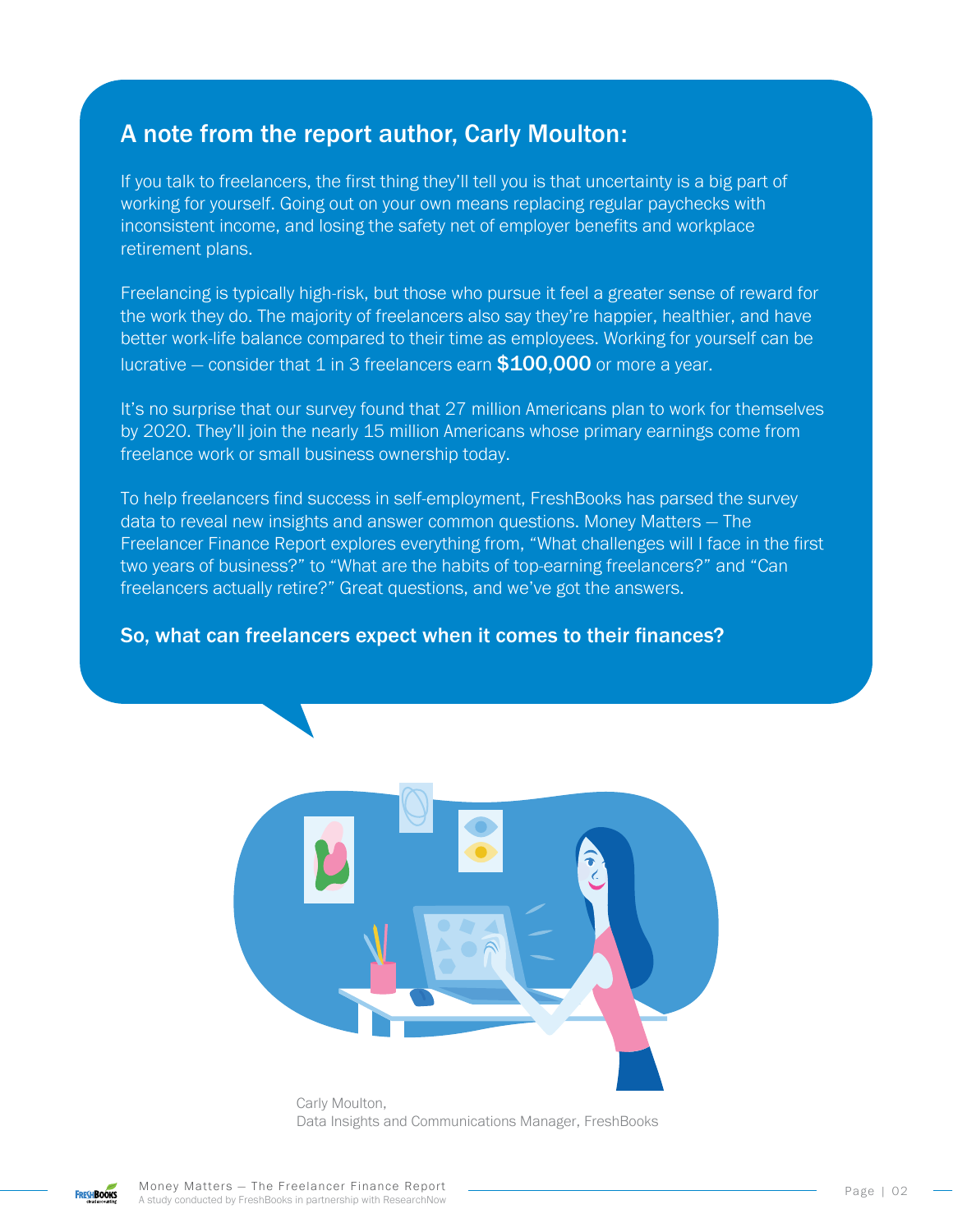## Table of Contents

| 'The Big 9' Challenges Freelancers Face                       | Page 4   |
|---------------------------------------------------------------|----------|
|                                                               | Page 5   |
|                                                               | Page 6   |
| Financial Leaders and Financial Laggards <b>Election</b> 2014 | Page 7   |
| Business Challenge Deep Dive: Taxes                           | Page 8-9 |
| Best Practice Deep Dive: Financial Institutions               | Page 10  |
|                                                               | Page 10  |
| About the Study                                               | Page 11  |

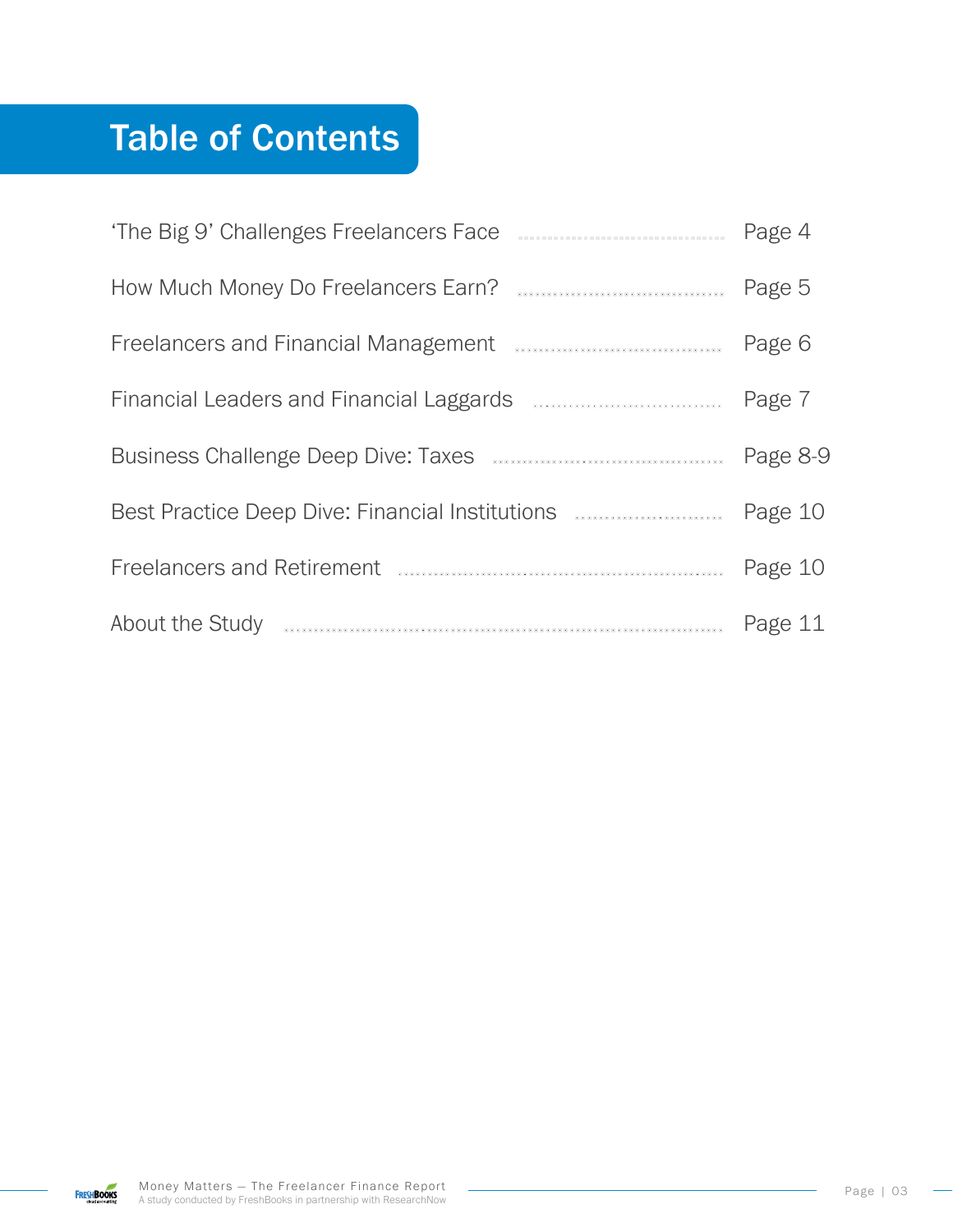As workers transition from employment to freelance, they face a multitude of new challenges. And while these challenges never really go away, the good news is that freelancers tend to overcome many of them as they gain experience. The chart below looks at how the toughest challenges for businesses change (and sometimes get easier!) over time.

| Which of the following challenges<br>do you regularly face?                                                                                                                                                                                | <b>Businesses under</b><br>2 years old        | <b>Businesses over</b><br>5 years old        |
|--------------------------------------------------------------------------------------------------------------------------------------------------------------------------------------------------------------------------------------------|-----------------------------------------------|----------------------------------------------|
| 1. Finding new customers<br>2. Finding cash to reinvest<br>3. Cash flow<br>4. Finding talented staff or contractors<br>5. Setting prices or rates "just right"<br>6. Managing time effectively<br>7. Balancing selling vs. delivering work | 37%<br>26%<br>25%<br>22%<br>16%<br>17%<br>12% | 19%<br>22%<br>14%<br>30%<br>12%<br>14%<br>9% |
| 8. Managing costs                                                                                                                                                                                                                          | 7%                                            | 13%                                          |
|                                                                                                                                                                                                                                            |                                               |                                              |
| 9. Knowing when to outsource functions<br>vs. doing them in house                                                                                                                                                                          | 6%                                            | 7%                                           |

Regardless of how tenured or successful they become, 35% of freelancers say they struggle significantly with managing their money. The good news is there are ways to manage better and stress less. We've found that following a few sound financial practices strongly correlates with small business success. In fact, those who adopt financial best practices could double their annual earnings. Yes, that's right, double!

Consider this: the majority of freelancers who earn more than \$100,000 from freelancing are putting a number of practices to use, such as: separating business and personal finances, maximizing tax write-offs and deductions, and maintaining a business relationship with a bank.

On the other hand, the 1 in 10 freelancers earning less than \$50,000 don't follow any financial best practices.

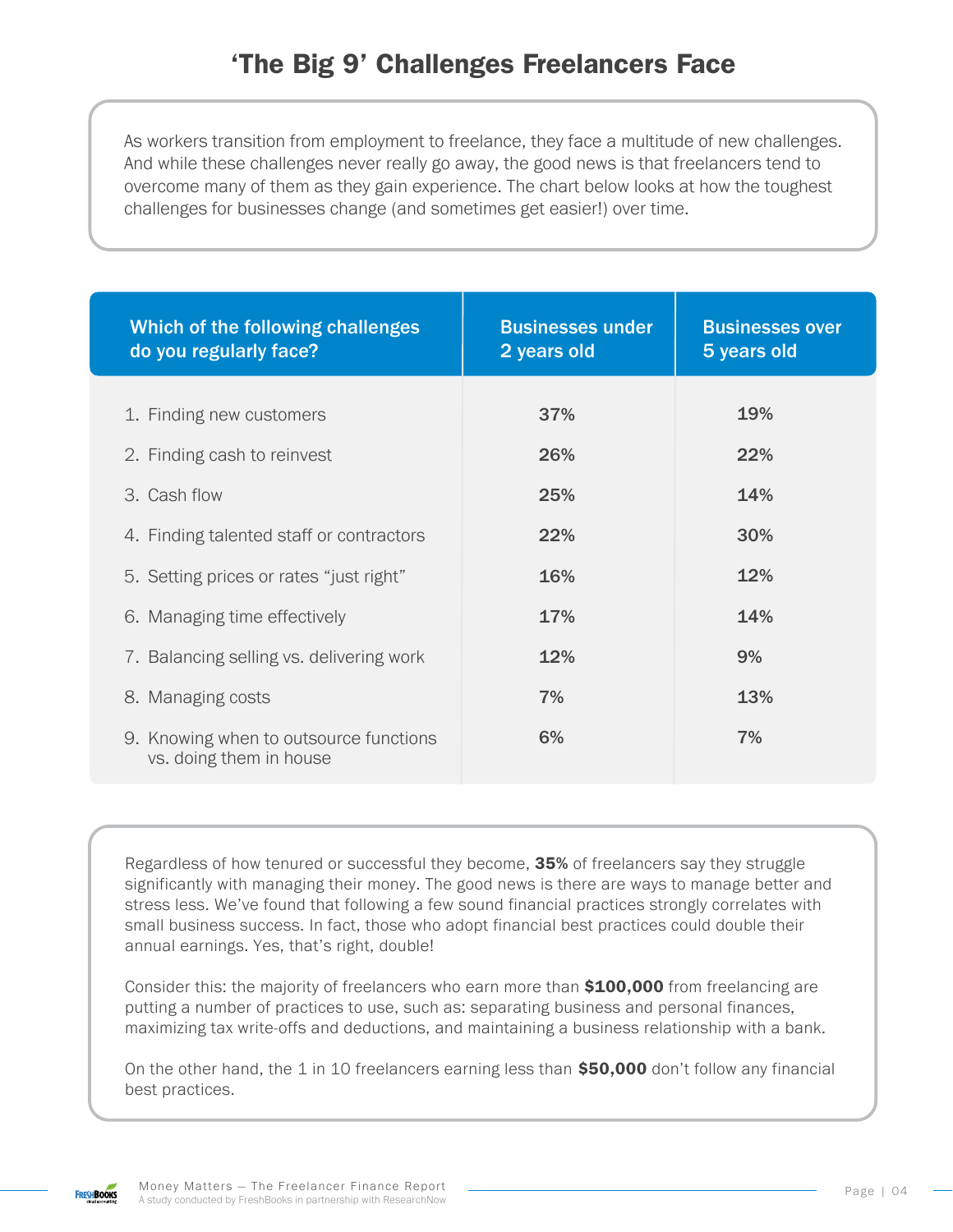## How Much Money Do Freelancers Earn?











\*https://www.census.gov/newsroom/press-releases/2018/income-poverty.html

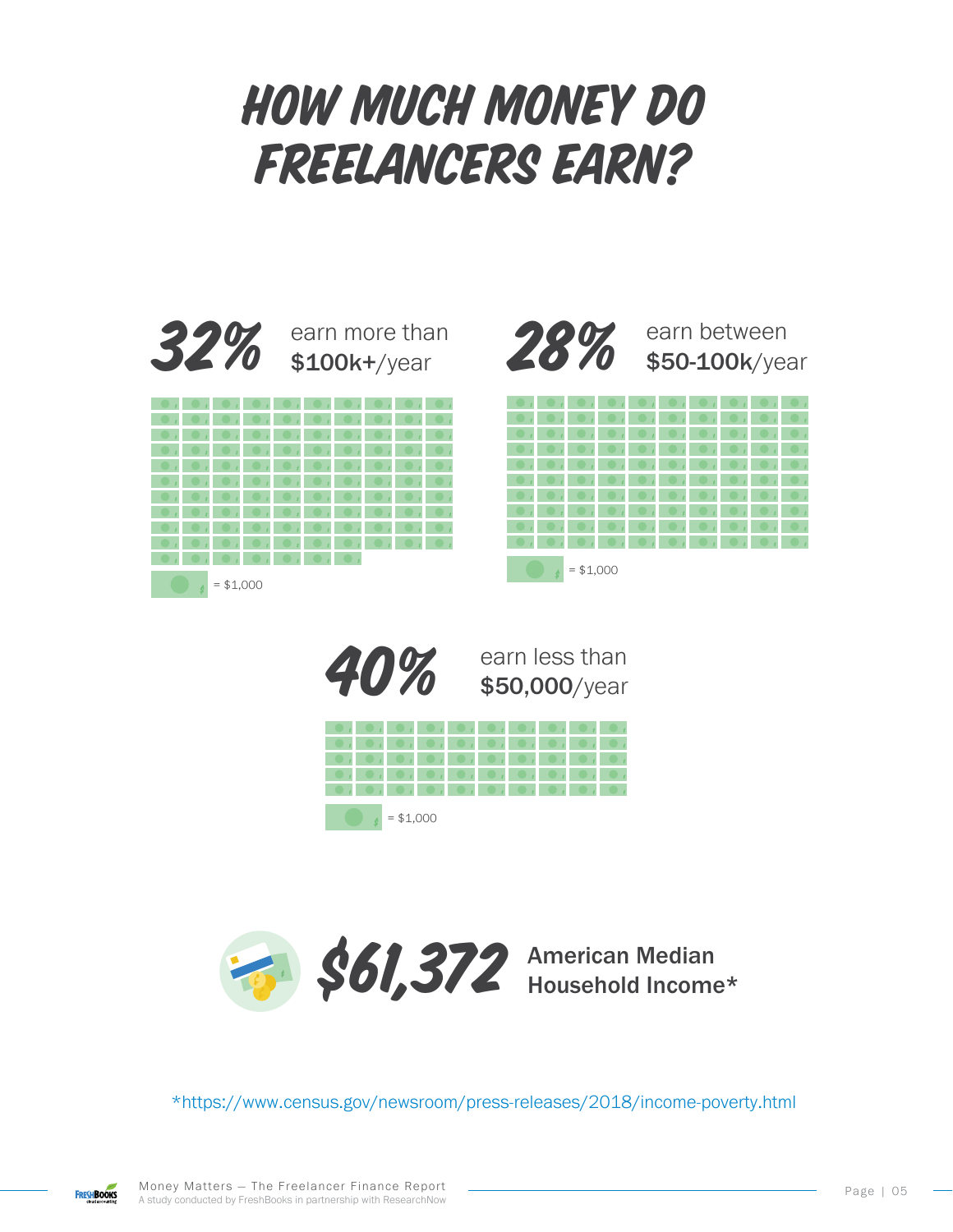### Freelancers and Financial Management

*If you're a freelancer, ask yourself this: what healthy financial habits could I develop to reach my maximum earning potential?*

|                | Which of the following<br>best practices do you<br>apply to your business<br>finances? | <b>Self-Employed</b><br><b>Professionals</b><br><b>Earning</b><br><b>Over \$100k</b> | <b>Self-Employed</b><br><b>Professionals</b><br><b>Earning</b><br>\$50-\$99k | <b>Self-Employed</b><br><b>Professionals</b><br><b>Earning Under</b><br>\$50k |
|----------------|----------------------------------------------------------------------------------------|--------------------------------------------------------------------------------------|------------------------------------------------------------------------------|-------------------------------------------------------------------------------|
| $\mathfrak{B}$ | Keep personal and business<br>finances separate                                        | 74%                                                                                  | 69%                                                                          | 59%                                                                           |
| இ              | Maximize tax write-offs and<br>deductions                                              | 73%                                                                                  | 63%                                                                          | 58%                                                                           |
| $\bigcirc$     | Pay yourself a regular salary from<br>business earnings                                | 50%                                                                                  | 37%                                                                          | 27%                                                                           |
| ${\mathbb F}$  | Establish a business structure that<br>protects you from liabilities/taxes             | 54%                                                                                  | 35%                                                                          | 31%                                                                           |
| ෯              | Maintain a budget                                                                      | 45%                                                                                  | 45%                                                                          | 44%                                                                           |
| Q              | Manage and track expenses                                                              | 72%                                                                                  | 72%                                                                          | 63%                                                                           |
| 旦              | Use accounting/financial software                                                      | 61%                                                                                  | 61%                                                                          | 44%                                                                           |
| $\mathbb{E}$   | Proactively reduce debt                                                                | 48%                                                                                  | 36%                                                                          | 26%                                                                           |
| ⊡              | Set aside money to pay taxes                                                           | 52%                                                                                  | 54%                                                                          | 38%                                                                           |
| 血              | Maintain a business relationship<br>with a financial institution                       | 63%                                                                                  | 51%                                                                          | 35%                                                                           |
| ×              | None of these                                                                          | 4%                                                                                   | 6%                                                                           | 10%                                                                           |



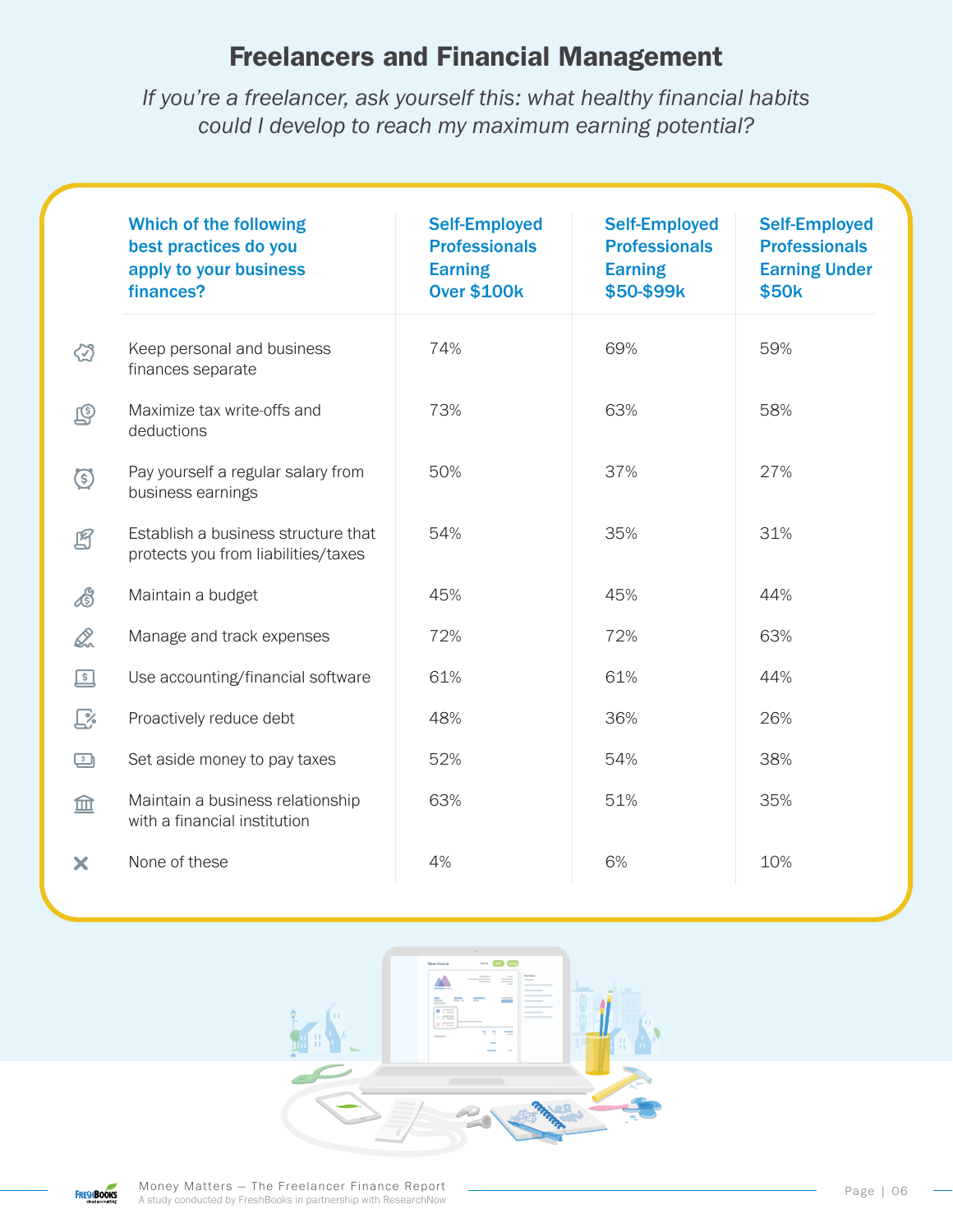## Financial Leaders and Financial Laggards

When it comes to managing finances, there are two categories of freelancers: financial leaders who adopt 7 or more best practices, and **financial laggards** who adopt 4 or fewer best practices. The average financial leader has been in business for 6 years, and the financial laggard has been in business for 5 years.



Leaders are more likely to be male



56% of leaders earn \$100,000 or more annually, compared to 30% of laggards.



Leaders are more likely to have a college degree



Leaders are more than twice as likely than laggards to say they're very satisfied with self-employment



Leaders are more likely than laggards to employ multiple staff

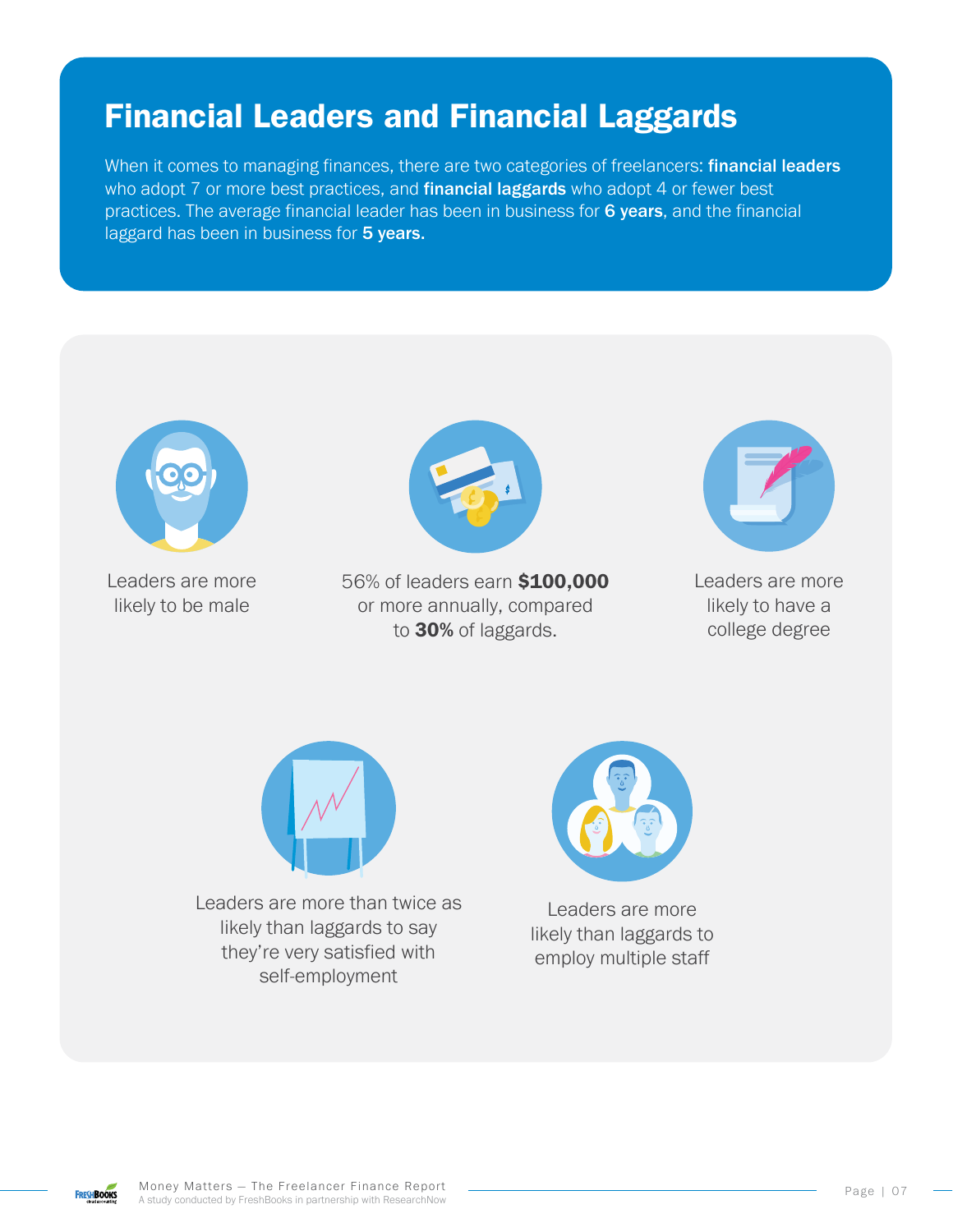## Business Challenge Deep Dive: Taxes

Employers automatically deduct taxes from employees' paychecks, but when you work for yourself, you're responsible for setting aside money for taxes. Yet, even among financial leaders, only half of self-employed professionals are setting aside money to pay their taxes. This allergy to setting aside money could stem from the belief of many self-employed people that the current tax code is stacked against them.

#### So, why do freelancers not set aside money for taxes?

#### It's time-consuming:

- The majority of self-employed professionals spend up to 10 hours a year filing their taxes.
- 20% say they spend more than 10 hours. Freelancers take 3x as long to file taxes as traditional employees.

#### It's a financial burden:

- Figuring out taxes can be complicated on your own. The majority of freelancers outsource their taxes.
- Freelancers are 50% more likely than traditional employees to pay someone to do their taxes.



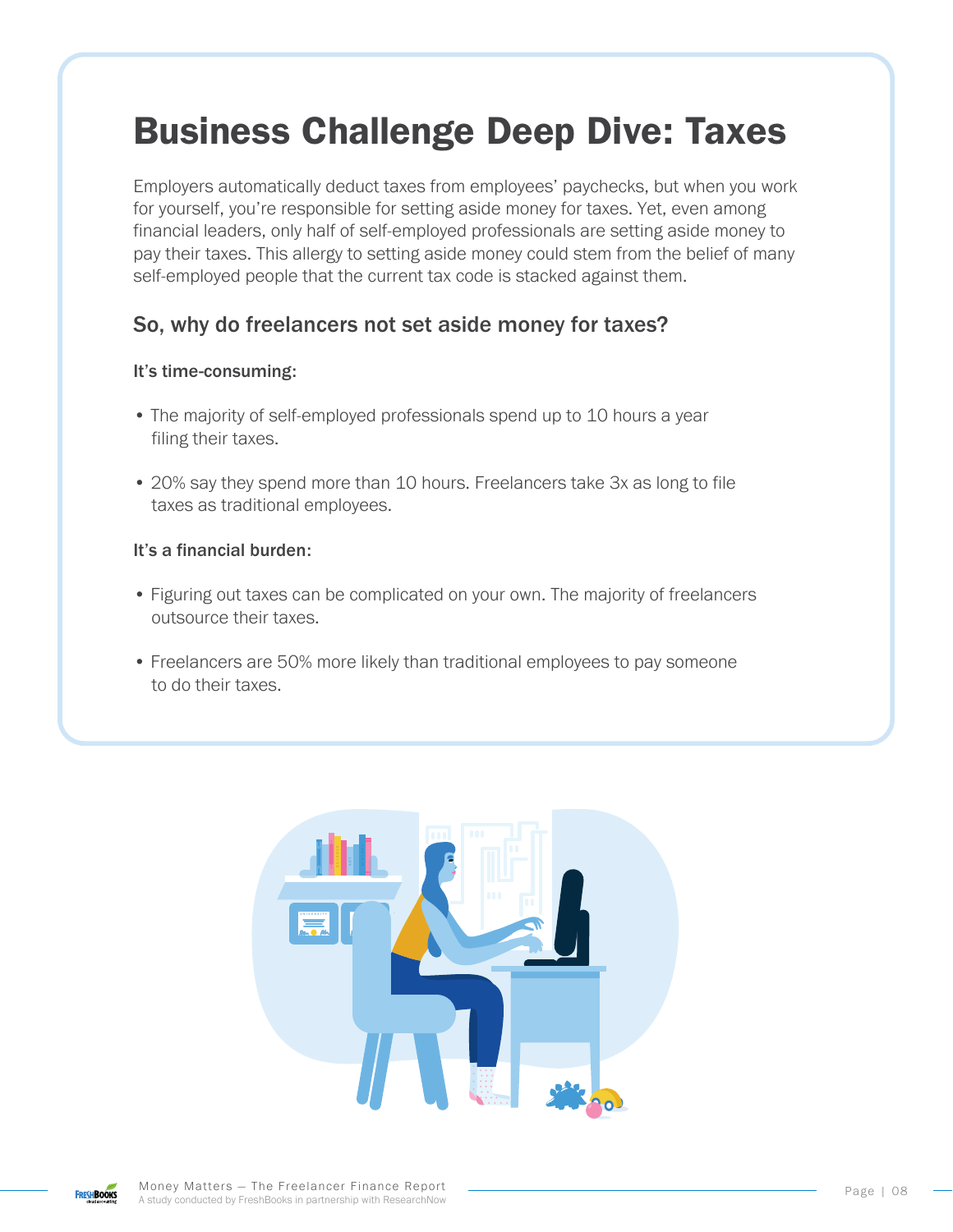

Freelancers are hungry for an improved and simplified tax code, but they aren't holding their breath when it comes to the possibility of change — less than 10% feel the government understands or represents their needs well.

## What do freelancers want from the government?



say the government should have more policies and structures in places to help entrepreneurs succeed



want a simplified tax code

## Instead of filing taxes, freelancers would rather…



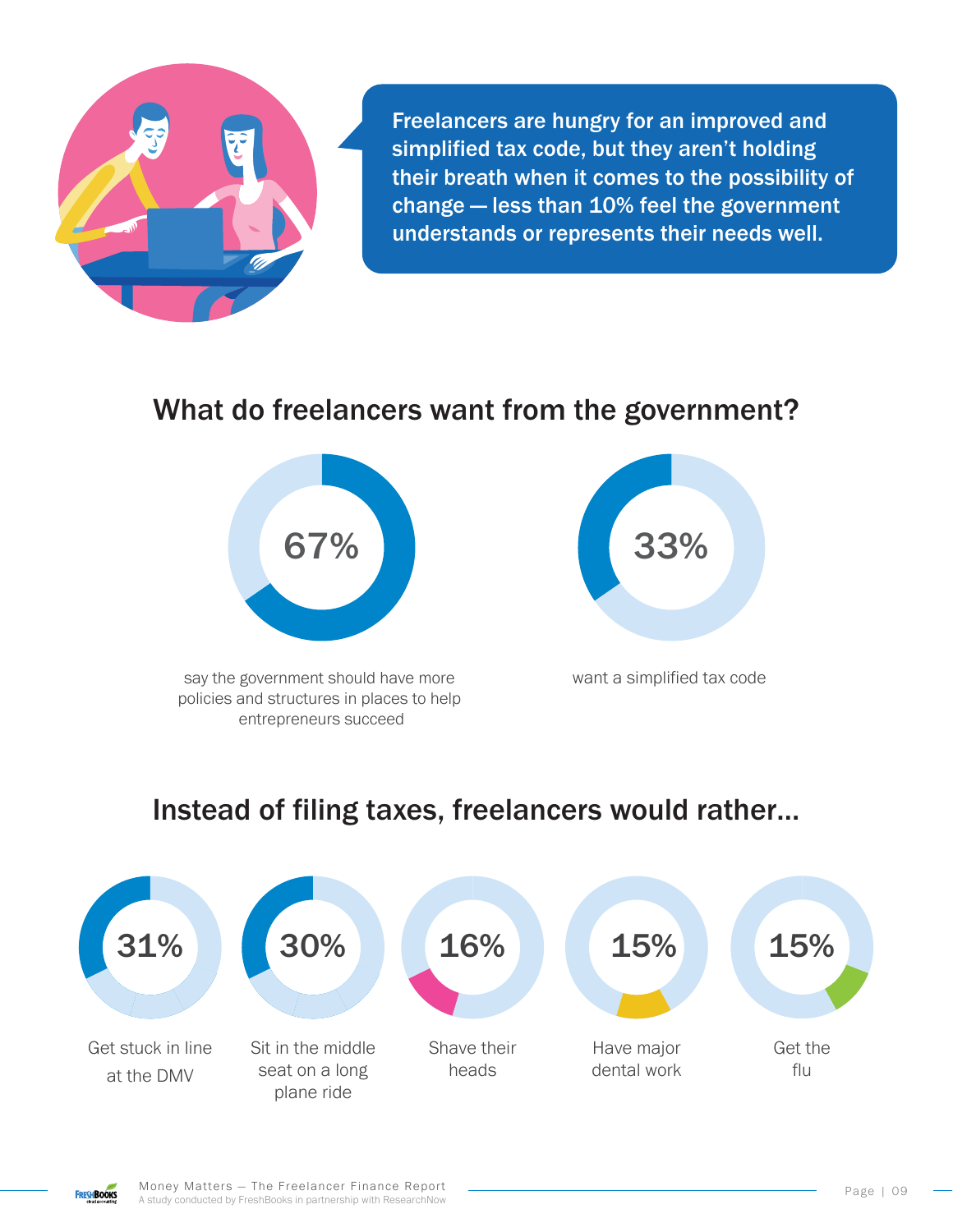## Best Practices Deep Dive: Financial Institutions

Freelancers tend to feel that big banks don't understand their needs, which could be why less than half of all freelancers have a business relationship with a financial institution. For people who plan to freelance, an appealing alternative to big banks is fin-tech.

In fact, more than half of people who plan to become self-employed in the next 2-5 years say they would consider alternative banking solutions.

In 2017, only 1 in 10 freelancers had worked with an alternative to big banks, and 75% were uncomfortable working with a fin-tech. But this uneasy disposition toward fin-tech solutions is changing.

## Freelancers and Retirement

So, freelancers can be certain of the business challenges they'll face and best practices they should put in place…but how prepared will they be for retirement?

#### The days of retiring at 65 may be over, but not for the reasons one may think.

There are currently 15 million freelancers working for themselves full-time in America — 33% say they'll have to work past age 65 to make ends meet.

But there is a bright side: 6 million freelancers say they'll choose to bypass retirement and continue to work past 65, simply because they love what they do.